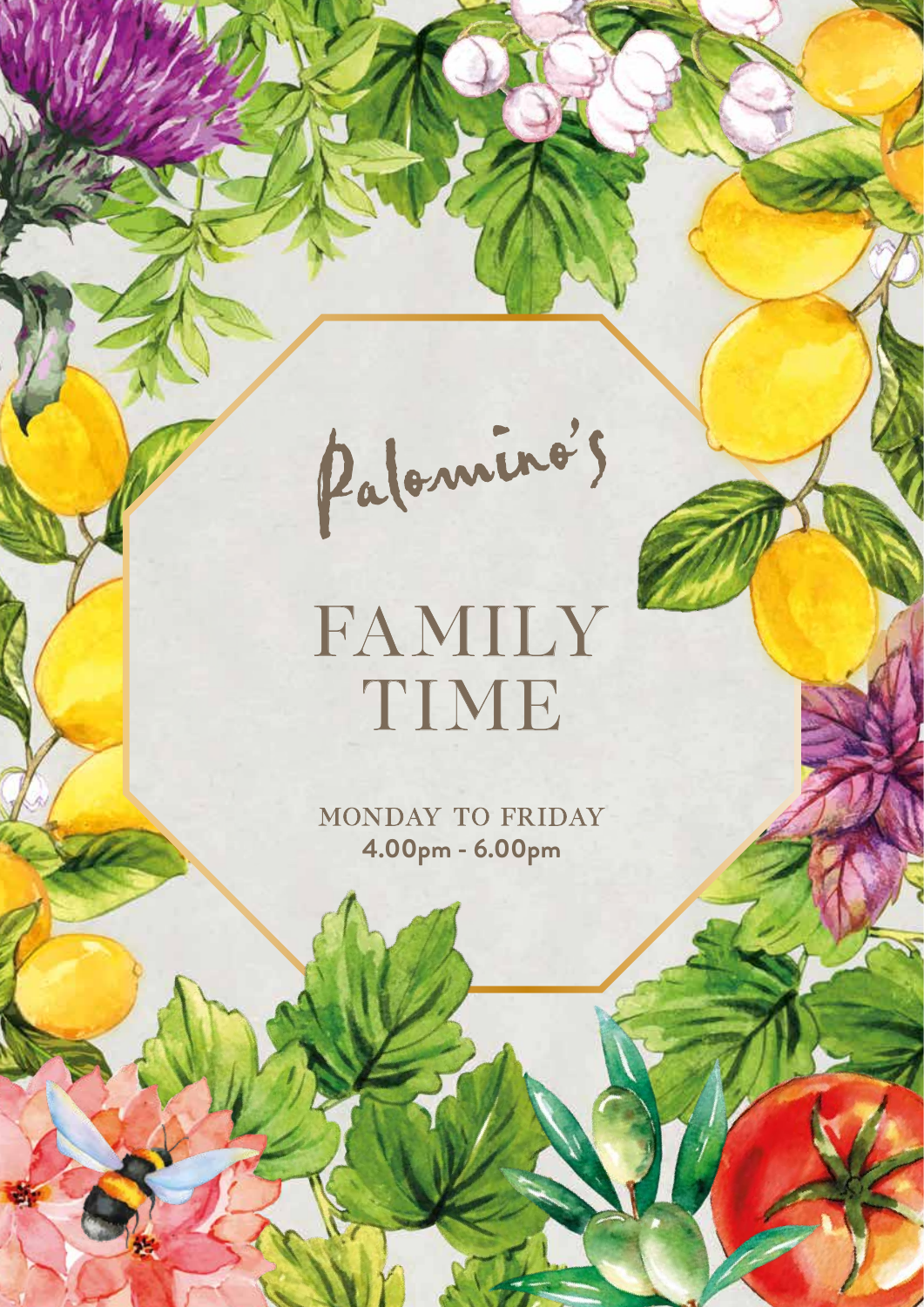## FAMILY TIME

Dining together as a family is one of life's most precious gifts, and one we are delighted you have chosen to share with us. Welcome to Family Time! During these golden hours a selection of main meals from our A La Carte and Children's menus are half price. **Prices shown represent a 50% discount. Enjoy!** 

FANCY A STARTER? HAVE A LOOK AT OUR A LA CARTE MENU

### **PASTA**

### PENNE ARRABBIATA (V)

Penne pasta tossed in our traditional Napoli sauce, roast garlic and chilli finished with fresh basil | £5.95

### PENNE CREMA (V)

Sautéed chestnut mushrooms in a roast garlic and white wine brandy cream sauce, finished with a touch of Napoli sauce | £5.95

#### SPAGHETTI CARBONARA

Spaghetti pasta with smoked bacon, cracked black pepper in a garlic and parmesan, cream sauce, finished with a toasted cured ham and lemon crumb | £6.95

### SPAGHETTI BOLOGNESE

Spaghetti pasta folded through our slow cooked Scotch beef with Italian ham in our San Marzano tomato ragu | £6.95

### STORNOWAY MAC 'N' CHEESE

Macaroni pasta served with our mature cheddar cheese and mustard sauce with the famous Stornoway black pudding, finished under the grill and served with a slice of garlic bread | £7.75

### SPAGHETTI TIGER PRAWNS

Sautéed prawns in our lightly spiced garlic and white wine, lemon and parley sauce tossed through spaghetti pasta and finished with cherry tomatoes | £7.75

> **ADD TO ANY OF THE ABOVE PASTA: Chicken £2.50 Italian Sausage £2.50 Vegan Chic'n'** (V) (VG) **£2.50**

### PIZZA

Our award-winning pizzas are handmade to order from an artisan recipe, handed down for generations. Our pizza dough is prepared 72 hours in advance before being hand stretched and topped with our signature homemade pizzaiolo sauce, made with San Marzano tomatoes, together with the finest of ingredients and a fusion of Scottish and Italian produce.

### MARGHERITA (V)

Tomato, mozzarella and fresh basil (**Vegan option available**) | £4.95

### CAJUN CHICKEN

Tomato, mozzarella Cajun chicken, red onion and mascarpone cream cheese | £5.95

#### PEPPERONI

Tomato, mozzarella and spicy pepperoni | £6.45

BEFORE YOU ORDER YOUR FOOD & DRINKS PLEASE SPEAK WITH A MEMBER OF OUR STAFF IF YOU HAVE ANY FOOD INTOLERANCES OR FOOD RELATED ALLERGIES

(V) SUITABLE FOR VEGETARIAN | (VG) SUITABLE FOR VEGAN